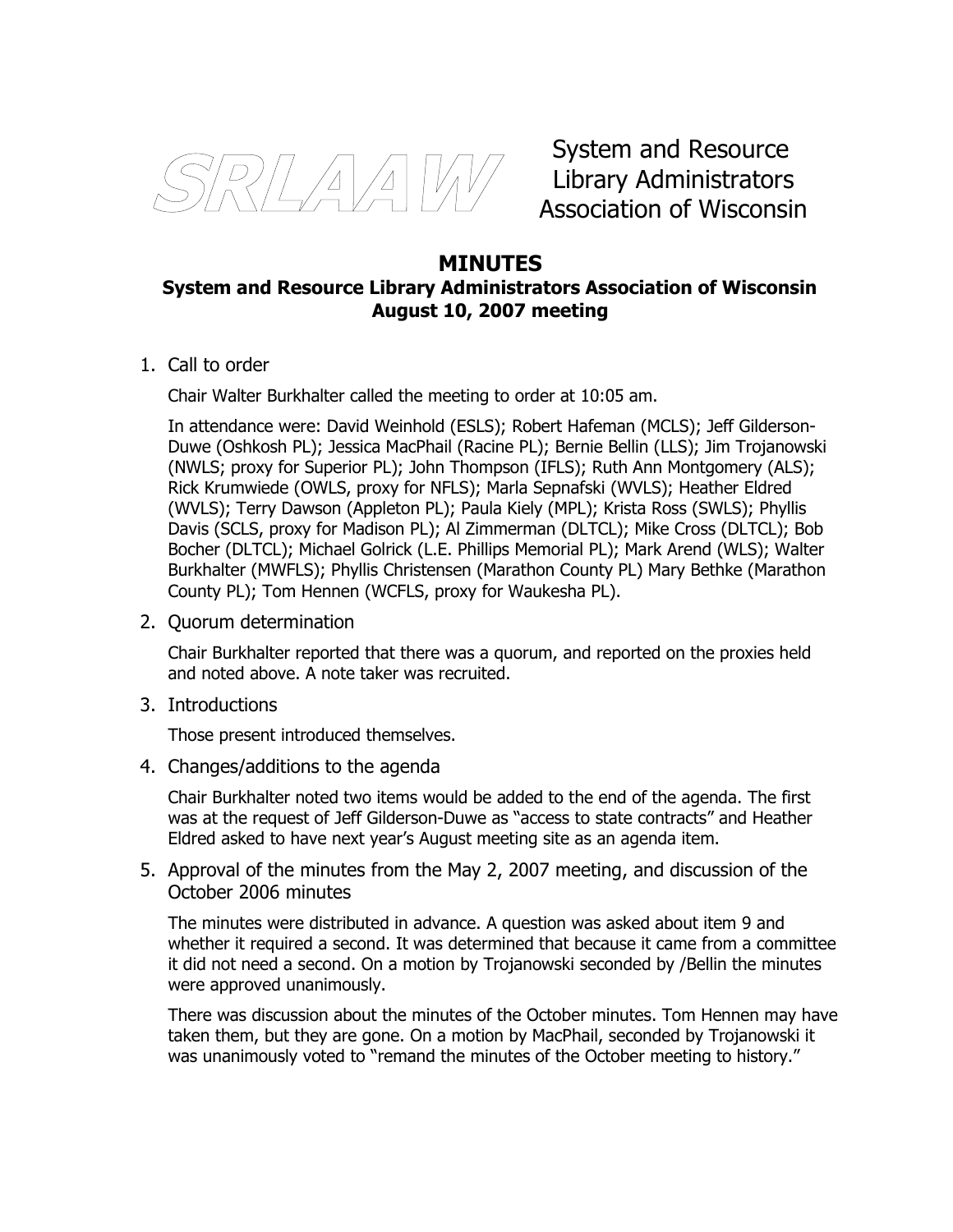**SRLAAW Minutes August 10, 2008 Page 2**

6. Treasurer's report

The Treasurer's Report was distributed in advance with a question about the lack of a request for reimbursement for a SRLAAW member to attend ALA's national legislative lobbying day. It was reported that no one attended on behalf of SRLAAW. On a motion by Trojanowski, seconded by Thompson, the Treasurer's Report was approved unanimously.

7. Act 420: possible revisions such as minimum number of circulations, uniform collection of data, and certification of accuracy of statistics

The discussion began with noting that some of the County Clerks have questions about the fact that there is no minimum amount for a bill and some County Clerks are questioning the small bills. There was also concern expressed about the uniform collection of data especially for libraries without automation systems. The question of how the data can be verified or audited. Jeff Gilderson-Duwe noted that it is done by sampling in some places. He also noted that we should expect that because of changes people are asking questions. Non-resident borrowing is required to be reported as part of the state reports, and those numbers are certified by the Library Director and the Library Board President. Al Zimmerman noted that there have been more amendments to annual reports this year than in any past year. Because of this he may develop a more formal process for making amendments. Mike Cross noted that it was probably an oversight to not include a minimum threshold. Tom Hennen asked if systems act as the manager and do County bills. If this is done in the future, then small payments would not be an issue. The problem is that some libraries insist on asking for reimbursement of 100% of the unit cost even though law is 70%. It was noted that libraries won't bill for small amounts. Phyllis Davis noted that we will never find a one size fits all solution. She also suggested that we should go through the whole cycle once before we try to tweak the process. Mark Arend suggested that the minimum should be based on a percentage. Bernie Bellin said that any threshold should be based on circulation not dollars. Circulation counts will not get the attention that dollars do. Burkhalter asked if there were any specific recommendations. The question was asked if it were possible to use the Administrative Rules to make adjustments. Mike Cross agreed to if the Division has the authority to make this kind of change by regulation. He noted that the Administrative Rules can be reviewed or "killed" by the legislature, but they cannot amend them. There was consensus for Mike Cross to see what is possible. David Weinhold moved that SRLAAW ask the Division if they can make Administrative Rules regarding Act 420 and then SRLAAW can decide what changes may be requested. The motion was seconded by Tom Hennen. A brief discussion ensued. The vote was unanimous.

Rick Krumweide noted that OWLS got counties to honor existing agreements rather than implementing 420. He asked if the division is collecting data on payments. Al Zimmerman said yes, they always have asked about sources of income. It is clear that the Division will need some more continuing education about the data forms. When asked he could now report on how money is crossing county lines, he noted that he has a large spreadsheet which can be sorted by system/by library. Mark Arend noted that it is a local decision on whom to bill and not bill and that libraries are "all over the place." Jim Trojanowski asked if any other areas had a sudden interest in joint libraries. He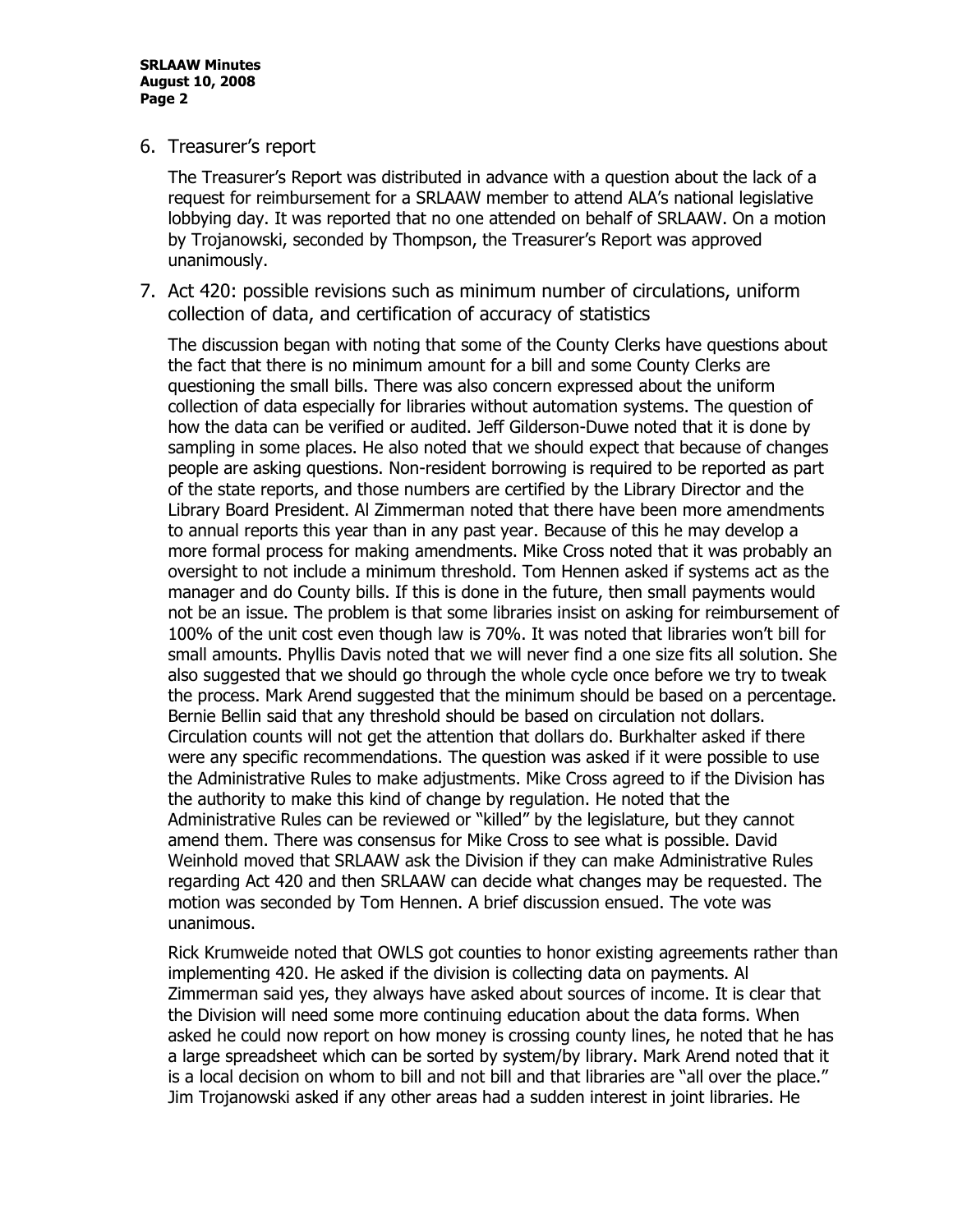noted several examples from his region. He believes that some will work, and some will not. However, while he is not opposed to joint libraries, some are being considered just because people think they are more cost effective. Bernie Bellin noted that his region has contracts to deal with inter county borrowing. Previously they had billed at 50% of the state average cost per transaction. They are moving to 70% and have an agreed upon plan. Mark Arend noted that there was a Himmel and Wilson study on a county system in Marquette County, and that the new winds are blowing dust off a 15 year old report.

8. Future of Library Systems

Chair Walter Burkhalter placed this item on the agenda because he thought that as people to start to retire from leadership positions, there is a need to talk about the future of library systems. There is an opportunity as more seasoned leaders leave that systems can lead in ways to provide service. Is this the time to merge library systems? Are some library systems too small? Bernie Bellin noted that the Legislative Audit Bureau (LAB) questions may be headed in this way. Discussion ensued about LAB visits and what does "best practice" means.

It was asked if there are there statutory rules about triggers for size (minimums and maximums). Mike Cross noted that there cannot be a system split to increase the number of systems, it is easier to do mergers, and it is not permitted to create a new one county system.

One of the questions is will we be able to find new system directors? We should discuss the concept of the future of library systems so that the new vision will not be forced on us, but what we have chosen. Phyllis Davis questioned Walter's premise, and note that she is encouraged by the talent coming up in the profession. It was noted that any changes affects staff not just the directors. Will mergers be driven by economies of scale? Bob Hafeman noted that Illinois, in 1980's, determined to reduce the number of systems over 10 years, most waited until the end. There used to be 18, now down to 12. Bernie Bellin asked if we can really include the staff whose jobs are at stake. This is the group which needs to talk about it. If we can't figure it out who can. Michael Golrick shared some of his experience in Connecticut, where the mergers were driven top down, and eventually resulted in a single agency. He thought that his library lost services and "ownership" of decisions with that transition. Paula Kiely asked if we know who had asked for the LAB study, and if there is a legislative committee to which we should be paying attention. Mike Cross noted that there is an advisory committee which has reps from counties, and the cities. The Division does not know who pushed this one. Rick Krumweide noted that there was no political will to change in the past, and he does not believe that it is there now. However, he did note that there are fewer education regions because that was what the governor wished. We need to make sure that if a decision comes from the top down we want to be sure we are given a goal and not a list of boundary changes. It was noted that past LAB studies were innocuous. It is clear that the staff don't know understand the role of systems.

David Weinhold shifted to a discussion of COLAND strategic planning asking how much it would include. Mike Cross reported that at the moment the ideas not well formed, and that this is the perfect time to make suggestions as to what should be included. A general idea might include a review of statewide resource sharing and perhaps the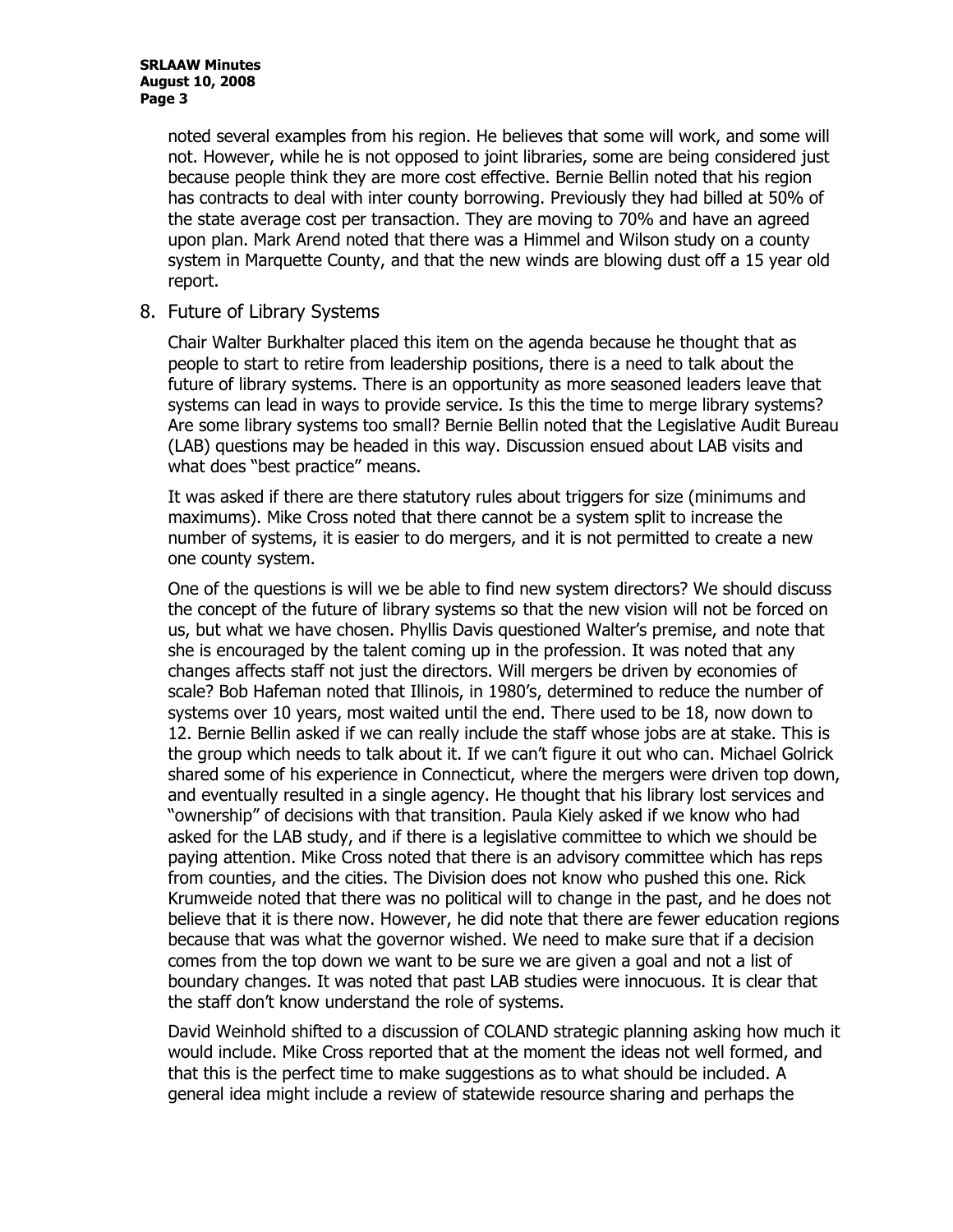broader issue of statewide library development. It was suggested that the offer be made to the chair of COLAND Kathy Pletcher and to the subcommittee whose chair is John Nichols. Phyllis Davis noted that the level of staff sent by the LAB may indicate the importance of program (inexperienced, means not important). Walter Burkhalter noted that the counties have huge control, but maybe we should help guide the discussion.

Rick Krumwiede suggested that rather than talk about numbers of systems, perhaps we should say that we think that in the future systems should look like this, e.g. optimal number is between x and y and optimal size is between z and a, etc. and that SRLAAW should create a document to be used if plans are developed. JimTrojanowski suggested that this should be folded into COLAND's work.

Tom Hennen moved and David Weinhold seconded that Chair Walter Burkhalter send a letter to COLAND asking for a place at the table in discussion of COLAND strategic plan; and a letter to LAB asking to meet with senior management to discuss the survey and report. Bernie Bellin asked if the letter LAB wasn't insulting. Michael Golrick said it was but the assignment of such inexperienced lower level staff was insulting to us, especially given their failure to provide the opportunity for comment which they promised. David Weinhold noted that LAB reports go to legislators and could frame the question and therefore so we should be active in helping them with their report. Division: asked for data. Discussion on actual meeting, suggest we review draft report. Told that a system director would review survey before sending it, and they clearly did not. Data asked for is available from state, and list of stats which are more appropriate. It was agreed to leave it up to the chair. Is this going to increase the attention to the issue?

Jim Trojanowski moved and Bernie Bellin seconded that the question be divided. It was unanimously approved. On the letter to COLAND the vote was unanimous to send a letter to COLAND asking for a place at the table in discussion of COLAND strategic plan

David Weinhold moved to amend the LAB request by removing the request for a meeting and that the letter express concerns of members about the type of questions asked and the lack of input expected prior to the survey being done, the lack of input from the Division and note that the data requested in the survey is already collected by the Division and already available. Discussion ensued, and David agreed remove the phrase about "lack of input." The staff from the Division asked that any reference to the Division be removed from any letter.

Rick Krumweide suggested that the letter express our concerns and offer further assistance. David withdrew all of his motions and amendments, and Rick Krumweide moved and Mark Arend seconded that Chair Walter Burkhalter send a letter to the LAB expressing our concerns and offering further assistance. The motion was approved unanimously. A brief discussion ensued about the LAB as a committee of legislature and its membership. It was also noted that there is a separate advisory group for the study being conducted.

# 9. Local Issues

Bernie Bellin who asked for this agenda item noted that many had been covered, and he would defer discussion.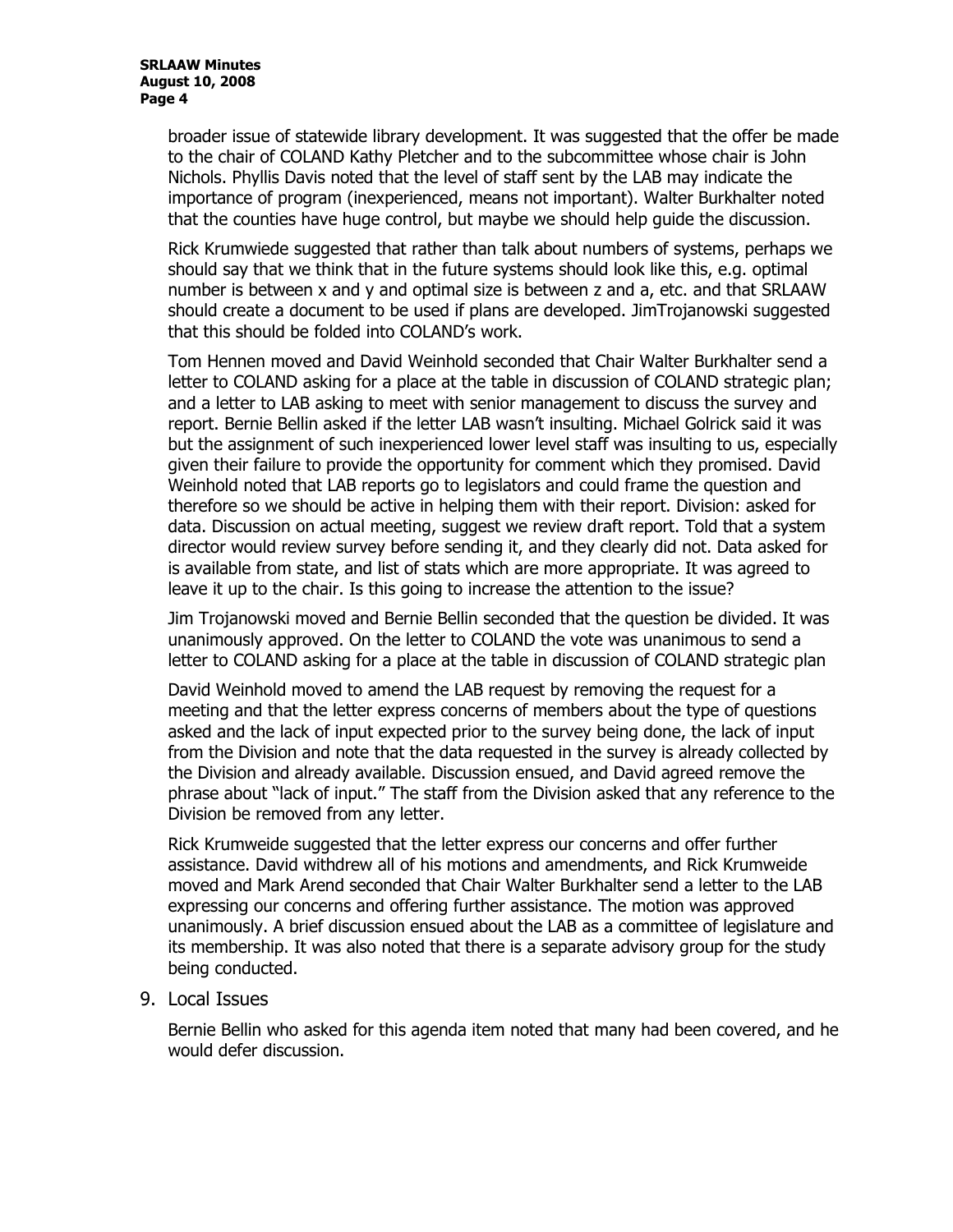10.Status of County Shared Library Services Levy Proposal

David Weinhold reported on a proposal which is being floated in his area about taxing member libraries. An important question is how to assess for library-to-library lending within an automation system. e.g net lending libraries may already be the largest tax base and therefore paying themselves. One of those who helped draft the current proposal says that this plan has no new taxes. But most libraries are looking for more funding. How will this funding to benefit county-wide services? It is based on asking County to pay for county service, but county planning committee said that is prohibited; databases for all county residents. Jim Trojanowski asked if this proposal meant that communities with libraries could exempt themselves from part of levy, but not all. David's answer was in the affirmative.

The meeting was declared in recess for lunch at 12:00 p.m.

The meeting resumed at 12:23 p.m.

11.Cross Border Reimbursements between Libraries

Chair Burkhalter asked for this item because of a survey from the Beaver Dam Library Director which was sent to System Directors. The question she was attempting to ask was about intra-system payments where the system pays for cross-border transactions within the system. Several indicated that there are some that need explanations. The question was also asked "How many use state dollars?"

Milwaukee will soon use state dollars and reimburse net lenders. Phyllis Davis reported that SCLS uses a set amount of money. They use the statistics from their shared automation system and net lenders are reimbursed. This meets the needs of libraries to show some financial return. The total budget for this is \$13,000. Ruth Montgomery reported that Arrowhead reimburses 70 cents for each item loaned, but libraries also pay each other; there was a formula which recently changed slightly (about ½ the state average for each item loaned). They pay from state dollars about  $$70,000 -$  all of which goes to Hedberg. It includes reimbursement for walk-ins. The other resource library payment is only \$2,000. Jim Trojanowski reported that NWLS pays \$70,000 "in county money" based on a formula of which \$16,000 is for cross county borrowing the rest is ILL. Criteria for getting the payment include meeting minimum standards. It used to be a flat amount, but some directors complained that they had no input into the formula. Last year he asked directors and they requested that the funds be used for a collection development grant. It will become a flat amount \$2,500/library. David Weinhold reported that Eastern Shores budgets \$12,500 and provides funds in a manner similar to SCLS with funds going to net lenders. Recently, Mead Library gave up and asked them to purchase two system wide data bases. Tom Hennen reported that Waukesha County Federated Library System until 1999, used \$250,000 in state aid to reimburse walk-in transactions only. Now, payments are not from state aid, and not ILL. They use county dollars to boost net lenders and take from net borrowers. They can do this because they are a single county system. Rick Krumwiede reported that OWLS has a pot of money for net lenders excluding Appleton it is currently \$3,500 and next year will increase to \$4,000. No cash is distributed, it is used as a credit on automation system bills.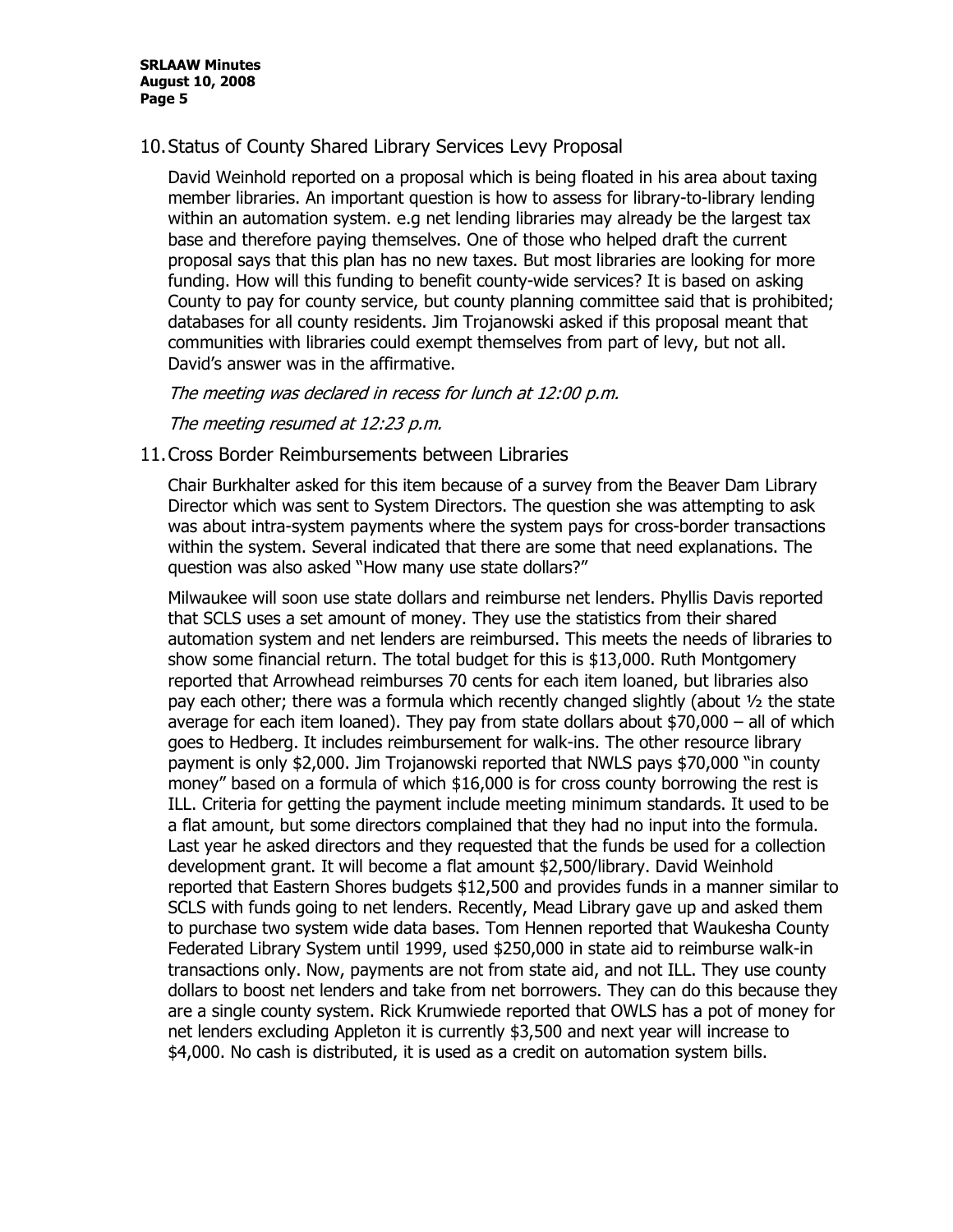#### 12.Legislative Update

a. 2007 – 2009 Biennial Budget status report

Mike Cross from the Division noted that the budget conference committee has approved library system aid amounts as reported from the joint finance and both the Senate and Assembly bills.

Two public library issues have not yet been resolved: the Assembly budget removes Maintenance of Effort from statutes and eliminates the exemption from levy limits on county levies (actually all reimbursement under 43-12). The Senate version of the budget has the exemption, the Assembly version does not – the Assembly bill redoes all county levy limits. The Governor's budget had only cross-county payments exempt from levy limits.

As of the meeting, it was not expected that there would be an agreement before Labor Day. The WLA lobbyist predicts a budget by September 10. Cross noted that there are currently no levy limits in law for next year [2008].

WLA is recommending that people contact local legislators to contact budget committee members to resolve the budget issues. The counties association supports the Joint Finance Committee language on county levy limits.

b. Amendment to s.43.30 concerning confidentiality of library records as they pertain to video surveillance tapes (SB 214, AB 433)

Cross reported that there will be a hearing on Wednesday on SB 214 which allows law enforcement officers to request records, and library will provide in cases where there is an event at the library. The Division has a more comprehensive bill to be introduced which would allow libraries to give records to law enforcement and collection agencies for recovery of materials; to be able to release records to protect anyone in imminent danger and to create a special standard for library video surveillance recordings which could be disclosed for illegal activity in or around the library or for violation of library regulations. This would be broader view than any of the current bills and leaves the decision in the library's hands. The language has been drafted, and needs sponsors.

There was discussion of the situation in Milwaukee and their work to revise the current Senate bill.

# 13.DLTCL Reports

# a. Division Technology Update

Bob Bocher reported that the current version of the budget allows DOA to use E-rate funds to increase bandwidth on Badgernet. The Division has met with the state's CIO to develop a process to quickly increase bandwidth once the budget is passed. Bob asked folks to work with System IT folks to allow for budgeting of funds for new bandwidth. There was a brief article in *Channel Weekly* on the ALA study which was funded by the Gates Foundation. Bob hopes to put in a request to Gates Foundation for funding of bandwidth increases. There are a couple of grants hanging, and he will directly contact those systems. There is Gates money left from rural sustainability efforts. He has asked for permission and is hopeful that Gates will allow some training using the Webjunction online courses. He is asking that the systems to publicize the courses, and do the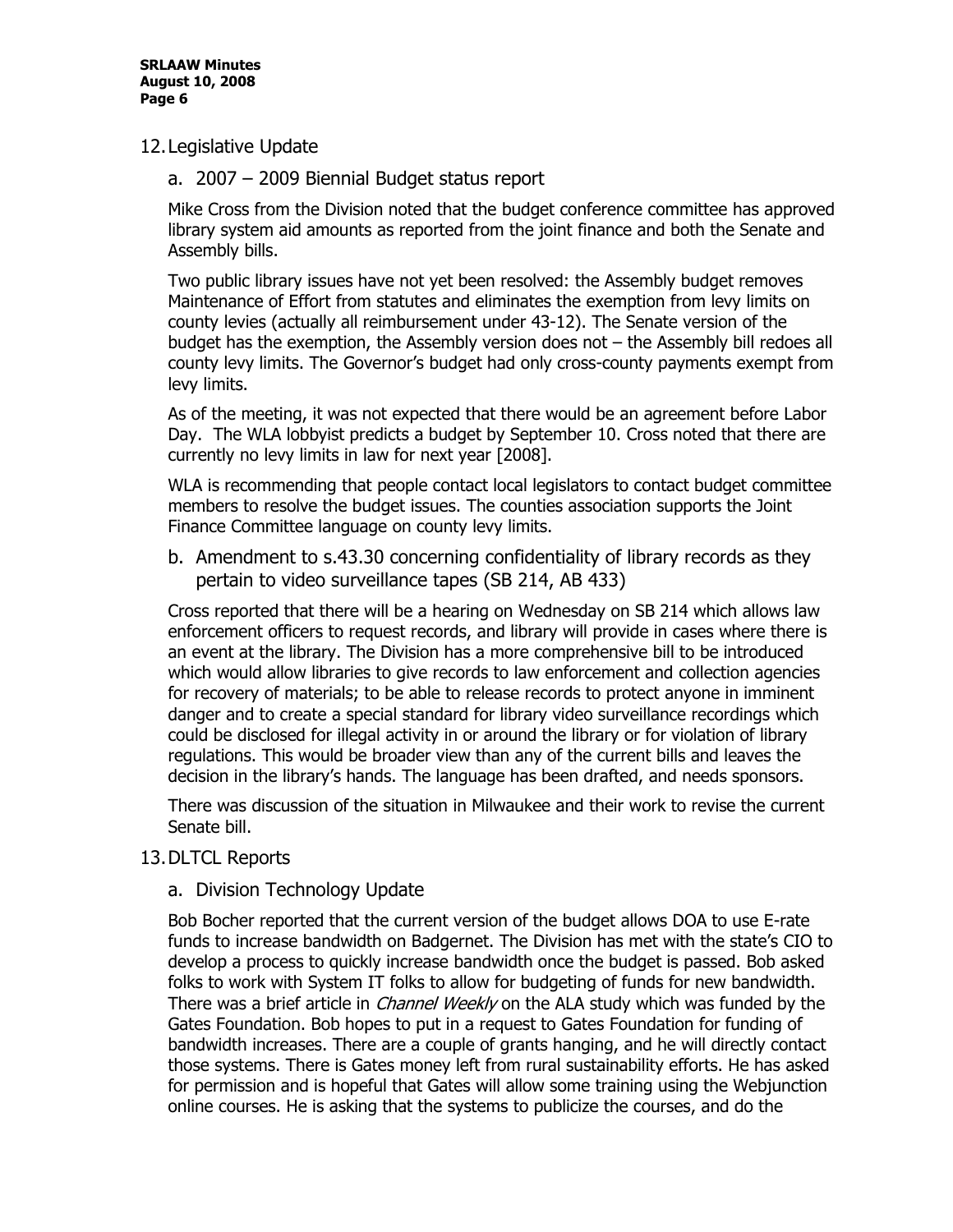registration using the single code for the state [track who requested and which course]. Total amount of funds available is \$15,000. There is a limited time, the funds must be used by December 15. These also must be for libraries serving populations of 25,000 or less. System staff can use because they provide the support and are critical to the sustainability model. Bob will check on certificate for re-certification requirements. He has also proposed using \$15,000 in ramping up e-rate participation. PCs may be replaced in 2009 under Gates grants.

# b. COLAND update (Strategic Plan/Statewide Conference)

Mike Cross noted that several items were already covered. Jessica MacPhail asked a question based on the discussion at the WLA Library Development and Legislation Committee. Should we start thinking about a 40 year-plan and the really big picture? Is there a better way to fund public libraries? Bernie Bellin asked if anyone had heard about "Wisconsin Way". It appears to be a coalition including Wisconsin Education Association Coalition, the realtors, and the counties alliance. They are looking at the way that services are funded. He heard that they are planning to hold hearings around the state this fall.

#### c. Other reports

Michael Golrick asked about SB 1 [To permit the transfer of funds from a Municipal Library to a Foundation]. Cross reported that it has passed the Senate and is now in the House. It has not yet been reported out of committee. It may be amended to be retroactive.

**Division Report:** There are Gates grants for Spanish language outreach workshops. There will be training around the state later this year and early next year.

**Al Zimmerman** reported that public library statistical data used to be collected by the NCES, the states, and NCLIS. This collection is being moved to IMLS, and there is some stumbling through this year because of a gap in funding. He spoke briefly about the State annual report. He is still planning to meet with a group and revise system report. He noted that they are still having problems with the forms for the system plans. The form is on the web as a word document. He noted that a key component is amount of state aid which is still unknown, but the Division will not have anything until budget is passed. The electronic form will be posted on August 17. The public library 2006 stats have been completed, and will be posted soon.

He said that for budgeting purposes systems can use a 4% increase as an assumption. They expect the amounts to be final by October 15.

**Jessica MacPhail** asked if SRLAAW wished to create a subgroup to work with COLAND. Chair Burkhalter asked for volunteers the following volunteered: Jim Trojanowski, Bob Hafeman, Jeff Guilderson-Duwe, John Thompson, Krista Ross, Jessica MacPhail and Walter Burkhalter.

**ALA Legislative Day** will be held next year May 13. Jessica MacPhail is in her 3<sup>rd</sup> year as WLA Federal Legislative Advocate, next year she takes on an understudy to serve as the next Federal Legislative Advocate [a four year commitment]. Jim Trojanowski and Mark Arend expressed some interest in representing SRLAAW. South Central always